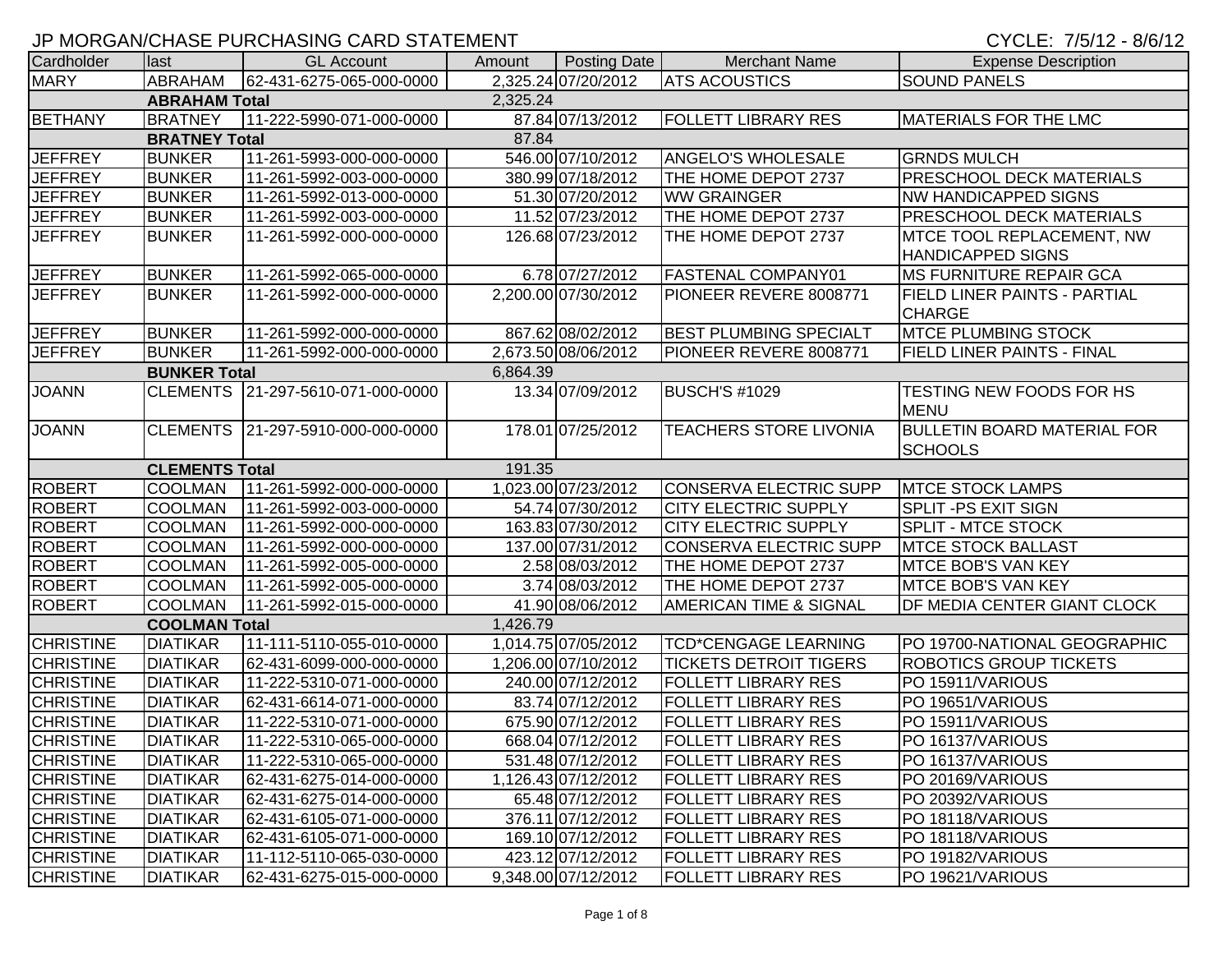### JP MORGAN/CHASE PURCHASING CARD STATEMENT CHARGES AND CONSIDER THE CYCLE: 7/5/12 - 8/6/12

| Cardholder       | last                    | <b>GL Account</b>                  | Amount    | Posting Date         | <b>Merchant Name</b>             | <b>Expense Description</b>        |
|------------------|-------------------------|------------------------------------|-----------|----------------------|----------------------------------|-----------------------------------|
| <b>CHRISTINE</b> | <b>DIATIKAR</b>         | 11-111-5110-055-070-0000           |           | 284.10 07/12/2012    | <b>FOLLETT LIBRARY RES</b>       | PO 19580/VARIOUS                  |
| <b>CHRISTINE</b> | <b>DIATIKAR</b>         | 62-431-6275-013-000-0000           |           | 3,182.49 07/12/2012  | <b>FOLLETT LIBRARY RES</b>       | PO 20451/VARIOUS                  |
| <b>CHRISTINE</b> | <b>DIATIKAR</b>         | 62-431-6275-015-000-0000           |           | 650.34 07/12/2012    | <b>FOLLETT LIBRARY RES</b>       | PO 19621/VARIOUS                  |
| <b>CHRISTINE</b> | <b>DIATIKAR</b>         | 62-431-6275-013-000-0000           |           | 28.21 07/12/2012     | <b>FOLLETT LIBRARY RES</b>       | PO 20080/VARIOUS                  |
| <b>CHRISTINE</b> | <b>DIATIKAR</b>         | 62-431-6217-055-000-0000           |           | 2,164.95 07/12/2012  | <b>FOLLETT LIBRARY RES</b>       | PO 19801/VARIOUS                  |
| <b>CHRISTINE</b> | <b>DIATIKAR</b>         | 62-431-6217-055-000-0000           |           | 89.50 07/12/2012     | <b>FOLLETT LIBRARY RES</b>       | PO 19801/VARIOUS                  |
| <b>CHRISTINE</b> | <b>DIATIKAR</b>         | 62-431-6217-055-000-0000           |           | -27.27 07/12/2012    | <b>FOLLETT LIBRARY RES</b>       | 7/6/11 CREDIT                     |
| <b>CHRISTINE</b> | <b>DIATIKAR</b>         | 62-431-6217-055-000-0000           |           | -272.49 07/12/2012   | <b>FOLLETT LIBRARY RES</b>       | 11/18/11 CREDIT                   |
| <b>CHRISTINE</b> | <b>DIATIKAR</b>         | 62-431-6275-013-000-0000           |           | 143.59 07/12/2012    | <b>FOLLETT LIBRARY RES</b>       | PO 20367/VARIOUS                  |
| <b>CHRISTINE</b> | <b>DIATIKAR</b>         | 11-261-5992-071-000-0000           |           | 150.68 07/13/2012    | NUCO <sub>2</sub>                | 6/26/12 DELIVERY                  |
| <b>CHRISTINE</b> | <b>DIATIKAR</b>         | 62-431-6099-000-000-0000           |           | 720.00 07/19/2012    | <b>TICKETS DETROIT TIGERS</b>    | <b>ROBOTICS GROUP TICKETS</b>     |
| <b>CHRISTINE</b> | <b>DIATIKAR</b>         | 41-456-6220-014-000-0431           |           | 5,856.00 07/20/2012  | <b>REDFORD LOCK CO INC</b>       | <b>ADA DOORS</b>                  |
| <b>CHRISTINE</b> | <b>DIATIKAR</b>         | 41-456-6220-003-000-0431           |           | 11,812.00 07/20/2012 | <b>REDFORD LOCK CO INC</b>       | <b>ADA DOORS</b>                  |
| <b>CHRISTINE</b> | <b>DIATIKAR</b>         | 11-261-4910-071-000-0000           |           | 30.00 07/27/2012     | <b>ERADICO SERVICES INC</b>      | 7/12 SERVICE                      |
| <b>CHRISTINE</b> | <b>DIATIKAR</b>         | 11-261-4910-065-000-0000           |           | 34.00 07/27/2012     | <b>ERADICO SERVICES INC</b>      | $\overline{7/12}$ SERVICE         |
| <b>CHRISTINE</b> | <b>DIATIKAR</b>         | 11-261-4910-055-000-0000           |           | 25.00 07/27/2012     | <b>ERADICO SERVICES INC</b>      | 7/12 SERVICE                      |
| <b>CHRISTINE</b> | <b>DIATIKAR</b>         | 11-261-4910-055-000-0000           |           | 25.00 07/27/2012     | <b>ERADICO SERVICES INC</b>      | 7/12 SERVICE                      |
| <b>CHRISTINE</b> | <b>DIATIKAR</b>         | 11-261-4910-015-000-0000           |           | 25.00 07/27/2012     | <b>ERADICO SERVICES INC</b>      | 7/12 SERVICE                      |
| <b>CHRISTINE</b> | <b>DIATIKAR</b>         | 11-261-4910-014-000-0000           |           | 25.00 07/27/2012     | <b>ERADICO SERVICES INC</b>      | 7/12 SERVICE                      |
| <b>CHRISTINE</b> | <b>DIATIKAR</b>         | 11-261-4910-013-000-0000           |           | 25.00 07/27/2012     | <b>ERADICO SERVICES INC</b>      | 7/12 SERVICE                      |
| <b>CHRISTINE</b> | <b>DIATIKAR</b>         | 11-261-4910-012-000-0000           |           | 25.00 07/27/2012     | <b>ERADICO SERVICES INC</b>      | 7/12 SERVICE                      |
| <b>CHRISTINE</b> | <b>DIATIKAR</b>         | 11-261-4910-011-000-0000           |           | 25.00 07/27/2012     | <b>ERADICO SERVICES INC</b>      | 7/12 SERVICE                      |
| <b>CHRISTINE</b> | <b>DIATIKAR</b>         | 11-261-4910-001-000-0000           |           | 40.00 07/27/2012     | <b>ERADICO SERVICES INC</b>      | 7/12 SERVICE                      |
| <b>CHRISTINE</b> | <b>DIATIKAR</b>         | 62-431-6172-061-000-0000           |           | 945.00 08/01/2012    | <b>SERVICE SPORTS</b>            | <b>HELMETS</b>                    |
| <b>CHRISTINE</b> | <b>DIATIKAR</b>         | 11-252-5910-000-000-0000           |           | 102.64 08/01/2012    | STAPLS7088103204000001           | <b>SUPPLIES</b>                   |
| <b>CHRISTINE</b> | <b>DIATIKAR</b>         | 11-252-5910-000-000-0000           |           | 303.38 08/01/2012    | STAPLS7088103204000002           | <b>SUPPLIES</b>                   |
| <b>CHRISTINE</b> | <b>DIATIKAR</b>         | 11-111-5110-011-411-0000           |           | 1,000.00 08/02/2012  | FCC*FRANKLINCVYSEMINAR           | SPLIT - PO 20659, IP LICENSE      |
| <b>CHRISTINE</b> | <b>DIATIKAR</b>         | 11-111-5110-012-411-0000           |           | 1,000.00 08/02/2012  | FCC*FRANKLINCVYSEMINAR           | SPLIT - PO 20659, IP LICENSE      |
| <b>CHRISTINE</b> | <b>DIATIKAR</b>         | 11-111-5110-013-411-0000           |           | 1,000.00 08/02/2012  | FCC*FRANKLINCVYSEMINAR           | SPLIT - PO 20659, IP LICENSE      |
| <b>CHRISTINE</b> | <b>DIATIKAR</b>         | 11-111-5110-014-411-0000           |           | 1,000.00 08/02/2012  | FCC*FRANKLINCVYSEMINAR           | SPLIT - PO 20659, IP LICENSE      |
| <b>CHRISTINE</b> | <b>DIATIKAR</b>         | 11-111-5110-015-411-0000           |           | 1,000.00 08/02/2012  | FCC*FRANKLINCVYSEMINAR           | SPLIT - PO 20659, IP LICENSE      |
| <b>CHRISTINE</b> | <b>DIATIKAR</b>         | 62-431-6099-000-000-0000           |           | 480.00 08/03/2012    | <b>TICKETS DETROIT TIGERS</b>    | <b>TIGER TICKETS</b>              |
| <b>CHRISTINE</b> | <b>DIATIKAR</b>         | 62-431-6099-000-000-0000           |           | 700.00 08/06/2012    | <b>TICKETS DETROIT TIGERS</b>    | <b>TIGERS TICKETS</b>             |
|                  | <b>DIATIKAR Total</b>   |                                    | 48,520.27 |                      |                                  |                                   |
| <b>KATY</b>      |                         | DINKELMANI62-431-6129-071-000-0000 |           | 400.47 07/30/2012    | <b>EXTENDED STAY</b>             | HOTEL FOR GUEST ARTIST KEVIN      |
|                  |                         |                                    |           |                      |                                  | <b>IEGA JEFF-DANCE COMPANY</b>    |
|                  | <b>DINKELMANN Total</b> |                                    | 400.47    |                      |                                  |                                   |
| <b>MICHAEL</b>   | <b>DRAGOO</b>           | 11-261-4910-065-000-0000           |           | 238.00 07/19/2012    | <b>B&amp;B WILD LIFE REMOVAL</b> | <b>MS RACCOON</b>                 |
| <b>MICHAEL</b>   | <b>DRAGOO</b>           | 11-261-4910-011-000-0000           |           | 276.04 07/20/2012    | NATIONAL TIME                    | VO MAIN FACP, PANELS 2 & 3 FAILED |
|                  |                         |                                    |           |                      |                                  | LOAD TEST - REPLACED BATTERIES    |
|                  |                         |                                    |           |                      |                                  |                                   |
| <b>MICHAEL</b>   | <b>DRAGOO</b>           | 11-261-5992-055-000-0000           |           | 36.86 07/25/2012     | <b>WW GRAINGER</b>               | <b>NM5 AIREDALE UNITS</b>         |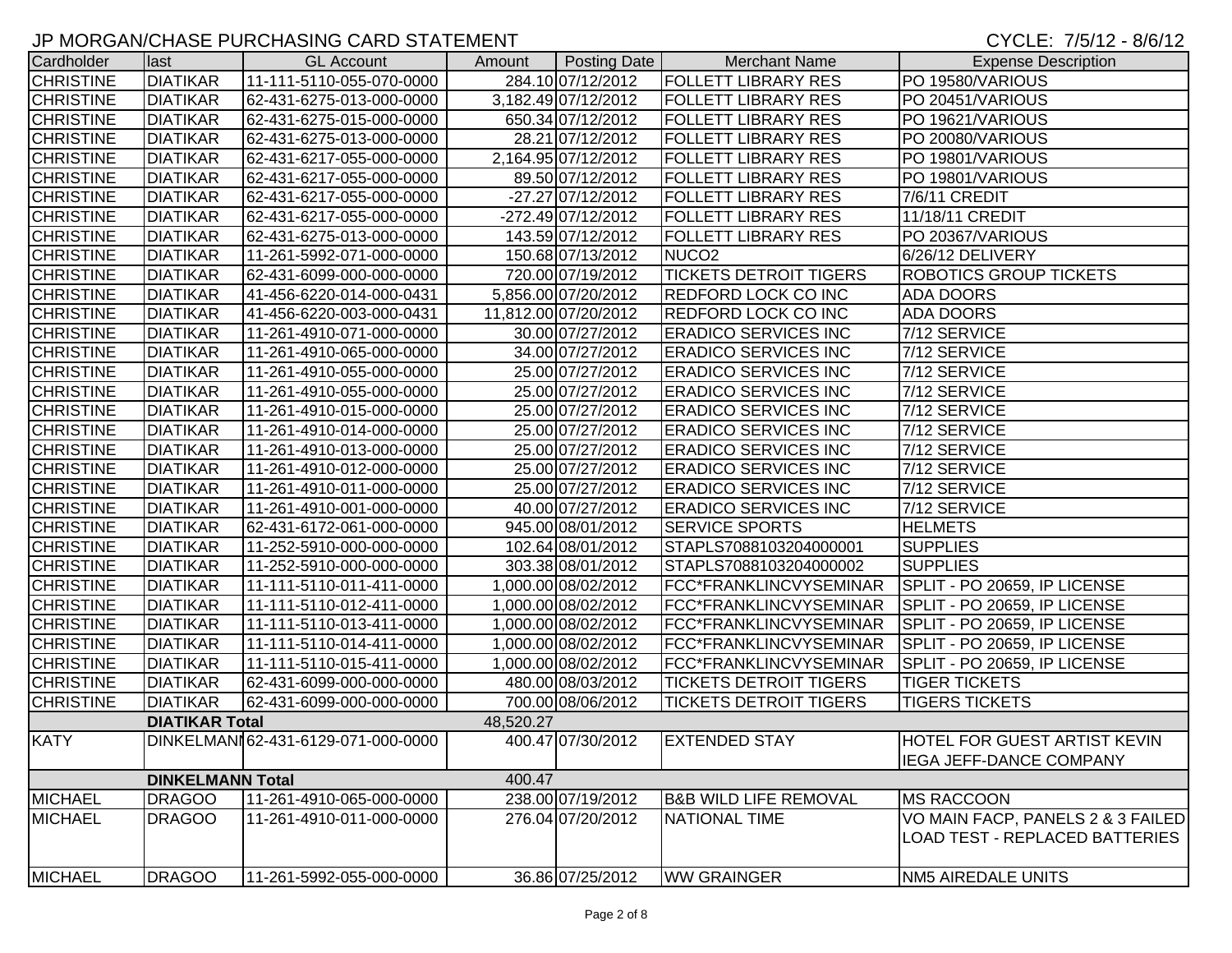| Cardholder     | last                | <b>GL Account</b>        | Amount   | Posting Date        | <b>Merchant Name</b>          | <b>Expense Description</b>                       |
|----------------|---------------------|--------------------------|----------|---------------------|-------------------------------|--------------------------------------------------|
| <b>MICHAEL</b> | <b>DRAGOO</b>       | 11-261-4910-001-000-0000 |          | 194.00 07/26/2012   | <b>NATIONAL TIME</b>          | <b>ESB BATTERY REPLACEMENT</b>                   |
| <b>MICHAEL</b> | <b>DRAGOO</b>       | 11-261-4910-015-000-0000 |          | 325.06 07/26/2012   | <b>NATIONAL TIME</b>          | <b>DF REPAIRS FROM INSPECTION</b>                |
| <b>MICHAEL</b> | <b>DRAGOO</b>       | 11-261-4910-003-000-0000 |          | 350.00 08/01/2012   | NATIONAL TIME                 | <b>PS PANEL TROUBLE</b>                          |
| <b>MICHAEL</b> | <b>DRAGOO</b>       | 11-261-4910-060-000-0000 |          | 245.00 08/03/2012   | NATIONAL TIME                 | <b>ITC TAMPER SWITCH TROUBLE IN</b>              |
|                |                     |                          |          |                     |                               | <b>BOILER RM AT THE 5TH GRADE END</b>            |
|                |                     |                          |          |                     |                               |                                                  |
|                | <b>DRAGOO Total</b> |                          | 1,664.96 |                     |                               |                                                  |
| <b>JAMES</b>   | <b>FULAR</b>        | 11-261-5993-000-000-0000 |          | 2,000.00 07/16/2012 | <b>RESIDEX, LLC</b>           | <b>GRNDS HERBICIDE FOR ALL</b>                   |
|                |                     |                          |          |                     |                               | <b>GROUNDS, FERTILIZER FOR</b>                   |
|                |                     |                          |          |                     |                               | <b>HARDBALL &amp; SOFTBALL FIELDS</b>            |
| <b>JAMES</b>   | <b>FULAR</b>        | 11-261-5992-005-000-0000 |          | 78.65 07/18/2012    | <b>WW GRAINGER</b>            | <b>MTCE SUPPLIES</b>                             |
| <b>JAMES</b>   | <b>FULAR</b>        | 11-261-5993-000-000-0000 |          | 32.37 07/19/2012    | <b>MARK'S OUTDOOR POWER E</b> | <b>GRNDS Z-MOWER BLADES</b>                      |
|                |                     |                          |          |                     |                               |                                                  |
| <b>JAMES</b>   | <b>FULAR</b>        | 11-261-5993-000-000-0000 |          | 119.01 07/19/2012   |                               | MARK'S OUTDOOR POWER E GRNDS EDGER PART, 2 MOWER |
|                |                     |                          |          |                     |                               | <b>BLADES</b>                                    |
| <b>JAMES</b>   | <b>FULAR</b>        | 11-261-5993-012-000-0000 |          | 500.00 07/20/2012   | CHETS RENT ALL 8              | <b>GRNDS CHIPPER RENTAL USED AT</b>              |
|                |                     |                          |          |                     |                               | OH                                               |
| <b>JAMES</b>   | <b>FULAR</b>        | 11-261-5993-012-000-0000 |          | -126.00 07/23/2012  | CHETS RENT ALL 8              | <b>GRNDS REFUND FOR CHIPPER AT</b>               |
|                |                     |                          |          |                     |                               | OH.                                              |
| <b>JAMES</b>   | <b>FULAR</b>        | 11-261-5993-071-000-0000 |          | 112.56 07/27/2012   | JOHN DEERE LANDSCAPES0        | HS HARDBALL FIELD IRRIGATION                     |
|                |                     |                          |          |                     |                               | <b>HEADS STOCK</b>                               |
| <b>JAMES</b>   | <b>FULAR</b>        | 11-261-5993-000-000-0000 |          | 116.15 08/06/2012   | <b>MARK'S OUTDOOR POWER E</b> | <b>GRNDS MOWER PARTS</b>                         |
|                |                     |                          |          |                     |                               |                                                  |
|                | <b>FULAR Total</b>  |                          | 2,832.74 |                     |                               |                                                  |
| <b>SHEILA</b>  | <b>HOLLY</b>        | 11-221-5990-000-411-0000 |          | 114.60 07/13/2012   | MARIA'S ITALIAN BAKERY        | <b>COMMITTEE MEETING LUNCH</b>                   |
| <b>SHEILA</b>  | <b>HOLLY</b>        | 11-371-4910-000-276-7662 |          | 650.00 07/13/2012   | <b>WILLIAM AND MARY SCHOO</b> | AP SUMMER INSTITUTE FRENCH                       |
|                |                     |                          |          |                     |                               | LANGUAGE, CATHOLIC CENTRAL,                      |
|                |                     |                          |          |                     |                               | <b>GREG PRAIS</b>                                |
| <b>SHEILA</b>  | <b>HOLLY</b>        | 11-113-5210-071-414-0000 |          | 28.00 07/18/2012    | <b>BROWN U CHOICES INT</b>    | DOWNLOAD - WEIMAR GERMANY                        |
|                |                     |                          |          |                     |                               | AND THE RISE OF HITLER, IB, CHRIS                |
|                |                     |                          |          |                     |                               | <b>CAPUANO</b>                                   |
| <b>SHEILA</b>  | <b>HOLLY</b>        | 11-221-3220-000-411-0000 |          | 350.00 07/18/2012   | <b>MAS FPS</b>                | 2012 43RD FALL DIRECTOR'S                        |
|                |                     |                          |          |                     |                               | <b>INSTITUTE, RJ WEBBER, 3 DAY</b>               |
|                |                     |                          |          |                     |                               | <b>EVENT</b>                                     |
| <b>SHEILA</b>  | <b>HOLLY</b>        | 11-221-3220-000-411-0000 |          | 350.00 07/18/2012   | <b>MAS FPS</b>                | 2012 43RD FALL DIRECTOR'S                        |
|                |                     |                          |          |                     |                               | INSTITUTE, ALICE SMITH, 3 DAY                    |
|                |                     |                          |          |                     |                               | <b>EVENT</b>                                     |
| <b>SHEILA</b>  | <b>HOLLY</b>        | 11-221-3220-000-411-0000 |          | 125.00 07/24/2012   | <b>MIEM</b>                   | <b>COURAGEOUS &amp; INTENTIONAL</b>              |
|                |                     |                          |          |                     |                               | <b>CONVERSATION REGISTRATION</b>                 |
|                |                     |                          |          |                     |                               | FRO RJ WEBBER. 9.14.12                           |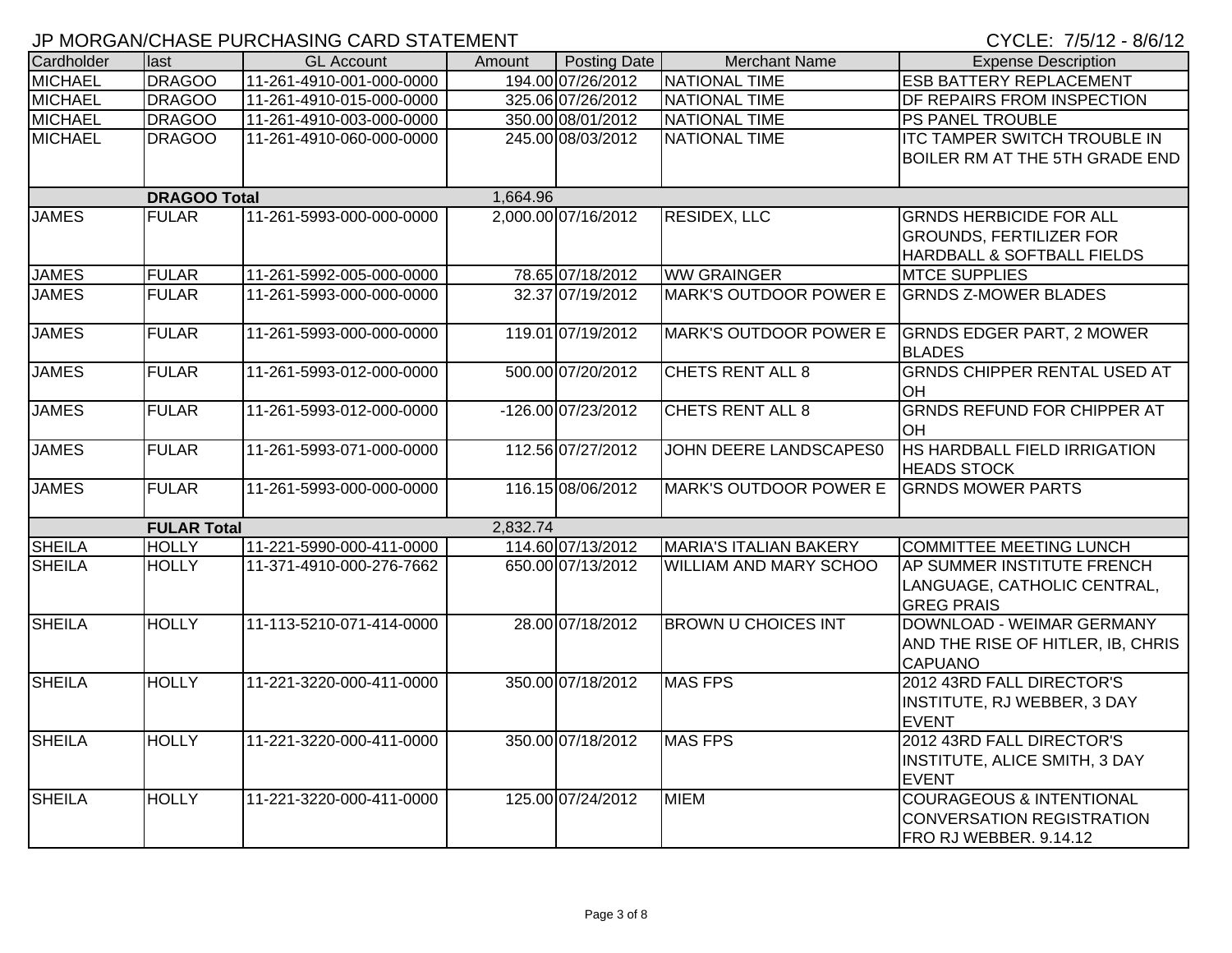## JP MORGAN/CHASE PURCHASING CARD STATEMENT CONTROL CONTROL CONTROL CYCLE: 7/5/12 - 8/6/12

|                  |                      | יי ויום ויום שיוויס שיווטו ויוסולים ו שט וויוס ויום ויום ויום |          |                   |                                |                                               |
|------------------|----------------------|---------------------------------------------------------------|----------|-------------------|--------------------------------|-----------------------------------------------|
| Cardholder       | llast                | <b>GL Account</b>                                             | Amount   | Posting Date      | <b>Merchant Name</b>           | <b>Expense Description</b>                    |
| <b>SHEILA</b>    | <b>HOLLY</b>         | 11-221-7910-000-411-0000                                      |          | 238.99 07/25/2012 | <b>THOMPSON PUBLISHING</b>     | THE NEW TITLE I: THE CHANGING                 |
|                  |                      |                                                               |          |                   |                                | LANDSCAPE OF ACCOUNTABILITY,                  |
|                  |                      |                                                               |          |                   |                                | <b>RJ WEBBER, BOOK</b>                        |
| <b>SHEILA</b>    | <b>HOLLY</b>         | 11-221-7910-000-411-0000                                      |          | 299.00 07/25/2012 | <b>THOMPSON PUBLISHING</b>     | TITLE I NEWSLETTER, RJ WEBBER,                |
|                  |                      |                                                               |          |                   |                                | <b>RENEWAL</b>                                |
| <b>SHEILA</b>    | <b>HOLLY</b>         | 11-221-7910-000-411-0000                                      |          | 333.99 07/25/2012 | <b>THOMPSON PUBLISHING</b>     | TITLE I MONITOR FOR ALICE SMITH,              |
|                  |                      |                                                               |          |                   |                                | POLICY BOOK UPDATES                           |
| <b>SHEILA</b>    | <b>HOLLY</b>         | 11-221-3220-000-411-0000                                      |          | 185.00 07/26/2012 | <b>ACT*MTS CONFERECE</b>       | ADDRESSING TEEN PREGNANCY                     |
|                  |                      |                                                               |          |                   |                                | <b>PREVENTION IN MICHIGAN</b>                 |
|                  |                      |                                                               |          |                   |                                | CONFERENCE, SHEILA EBEL, AUG 12-              |
|                  |                      |                                                               |          |                   |                                | 14, 2012                                      |
| <b>SHEILA</b>    | <b>HOLLY</b>         | 11-221-3220-000-411-0000                                      |          | 50.00 07/27/2012  | <b>ADVANCED ORG</b>            | ADVANCED CONFERENCE FOR RJ                    |
|                  |                      |                                                               |          |                   |                                | WEBBER, NICK KALAKAILO, JOHN                  |
|                  |                      |                                                               |          |                   |                                | <b>BRICKEY, ROB BAKER, NICOLE</b>             |
|                  |                      |                                                               |          |                   |                                | CARTER, AND KIM WARREN; 8.16.12,              |
|                  |                      |                                                               |          |                   |                                | <b>LANSING</b>                                |
| <b>SHEILA</b>    | <b>HOLLY</b>         | 11-221-3220-000-411-0000                                      |          | 480.00 07/27/2012 | <b>ADVANCED ORG</b>            | ADVANCED CONFERENCE FOR RJ                    |
|                  |                      |                                                               |          |                   |                                | WEBBER, NICK KALAKAILO, NICOLE                |
|                  |                      |                                                               |          |                   |                                | CARTER, ROB BAKER, JOHN                       |
|                  |                      |                                                               |          |                   |                                | BRICKEY, AND KIM WARREN; 8.15.12,             |
|                  |                      |                                                               |          |                   |                                | <b>LANSING</b>                                |
| <b>SHEILA</b>    | <b>HOLLY</b>         | 11-221-3220-000-411-0000                                      |          | 480.00 07/27/2012 | <b>ADVANCED ORG</b>            | ADVANCED CONFERENCE FOR                       |
|                  |                      |                                                               |          |                   |                                | <b>AUGUST 14TH, CANCELLED, CREDIT</b>         |
|                  |                      |                                                               |          |                   |                                | WILL SHOW UP ON THE NEXT                      |
|                  |                      |                                                               |          |                   |                                | STATEMENT 8/2/12, 6 PEOPLE AT<br>\$80.00 EACH |
| <b>SHEILA</b>    | <b>HOLLY</b>         | 11-221-7910-000-411-0000                                      |          | 95.00 07/27/2012  | PHI DELTA KAPPA INTL           | <b>SUBSCRIPTION RENEWAL</b>                   |
| <b>SHEILA</b>    | <b>HOLLY</b>         | 11-221-7410-000-411-0000                                      |          | 885.00 08/01/2012 | <b>ASSOC SUPERV AND CURR</b>   | <b>INSTITUTIONAL MEMBERSHIP DUES</b>          |
|                  |                      |                                                               |          |                   |                                | FOR ALL PRINCIPALS, STEVE                     |
|                  |                      |                                                               |          |                   |                                | MATTHEWS, AND RJ WEBBER                       |
| <b>SHEILA</b>    | <b>HOLLY</b>         | 11-221-7410-000-411-0000                                      |          | 95.00 08/01/2012  | MI ASSOC OF SCHOOL ADM         | <b>MEMBERSHIP DUES</b>                        |
| <b>SHEILA</b>    | <b>HOLLY</b>         | 11-221-7410-000-411-0000                                      |          | 340.00 08/01/2012 | <b>SQ *MASSP</b>               | <b>MEMBERSHIP RENEWAL</b>                     |
|                  | <b>HOLLY Total</b>   |                                                               | 5,099.58 |                   |                                |                                               |
| <b>CHRISTINE</b> | <b>JARRELL</b>       | 11-311-5990-000-000-0000                                      |          | 25.41 07/12/2012  | <b>TARGET</b><br>00014654      | <b>SAFETY TOWN SUPPLIES</b>                   |
| <b>CHRISTINE</b> | <b>JARRELL</b>       | 11-119-5110-000-000-0000                                      |          | 59.82 07/18/2012  | GFS MKTPLC #0174               | SUMMER SCHOOL SUPPLIES                        |
| <b>CHRISTINE</b> | <b>JARRELL</b>       | 11-321-5990-000-903-0000                                      |          | 119.94 07/24/2012 | MICHAELS #3744                 | <b>SUPPLIES FOR POOL</b>                      |
| <b>CHRISTINE</b> | <b>JARRELL</b>       | 11-119-5110-000-000-0000                                      |          | 199.41 07/26/2012 | <b>NOVI</b>                    | <b>STAFF MEETING</b>                          |
|                  | <b>JARRELL Total</b> |                                                               | 404.58   |                   |                                |                                               |
| GREG             | <b>JOHNSON</b>       | 11-261-5993-000-000-0000                                      |          | 624.00 07/05/2012 | <b>ANGELO'S WHOLESALE SUP</b>  | <b>GRNDS MULCH</b>                            |
| <b>GREG</b>      | <b>JOHNSON</b>       | 11-261-5993-000-000-0000                                      |          | 676.00 07/13/2012 | <b>ANGELO'S WHOLESALE</b>      | <b>GRNDS MULCH</b>                            |
| GREG             | <b>JOHNSON</b>       | 11-261-5993-000-000-0000                                      |          | 289.68 07/13/2012 | <b>MIDWEST GOLF &amp; TURF</b> | <b>GRNDS FIELD GROOMER PARTS</b>              |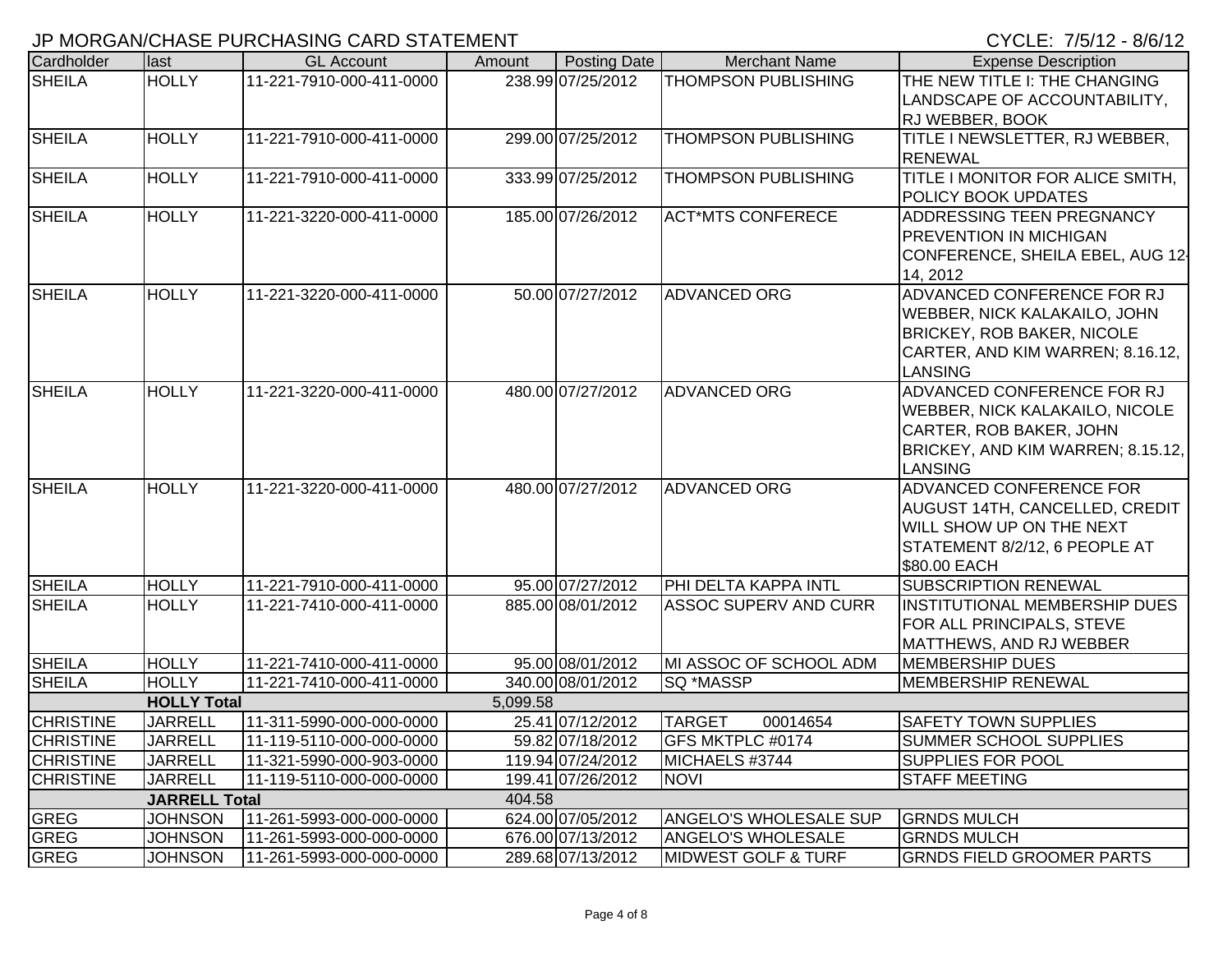## JP MORGAN/CHASE PURCHASING CARD STATEMENT CHARGES AND CONSIDER THE CYCLE: 7/5/12 - 8/6/12

| Cardholder       | last                  | <b>GL Account</b>        | Amount   | Posting Date        | <b>Merchant Name</b>              | <b>Expense Description</b>                                                                            |
|------------------|-----------------------|--------------------------|----------|---------------------|-----------------------------------|-------------------------------------------------------------------------------------------------------|
| GREG             | <b>JOHNSON</b>        | 11-261-5993-000-000-0000 |          | 111.66 07/23/2012   | <b>COMPLETE BATTERY SOURC</b>     | <b>GRNDS TORO 2 MOWER BATTERY</b><br><b>CHARGER</b>                                                   |
| <b>GREG</b>      | <b>JOHNSON</b>        | 11-261-5992-005-000-0000 |          | 260.00 07/26/2012   | <b>COMPLETE BATTERY SOURC</b>     | <b>MTCE BATTERIES FOR GAS PUMP</b>                                                                    |
| <b>GREG</b>      | <b>JOHNSON</b>        | 11-261-5993-071-000-0000 |          | 58.73 08/06/2012    | THE HOME DEPOT 2737               | <b>GRNDS HS SPORTS FIELDS</b>                                                                         |
|                  | <b>JOHNSON Total</b>  |                          | 2,020.07 |                     |                                   |                                                                                                       |
| <b>JOHN</b>      | <b>JUOPPERI</b>       | 11-261-5992-003-000-0000 |          | 133.82 07/11/2012   | THE HOME DEPOT 2737               | PS DECK PARTS                                                                                         |
| <b>JOHN</b>      | <b>JUOPPERI</b>       | 11-261-5992-060-000-0000 |          | 631.00 07/24/2012   | <b>REDFORD LOCK CO INC</b>        | <b>ITC MORTICE LOCK</b>                                                                               |
| <b>JOHN</b>      | <b>JUOPPERI</b>       | 11-261-5992-014-000-0000 |          | -383.27 07/27/2012  | SHERWIN WILLIAMS #1197            | <b>PV REFUND</b>                                                                                      |
| <b>JOHN</b>      | <b>JUOPPERI</b>       | 11-261-5992-014-000-0000 |          | 161.38 07/27/2012   | SHERWIN WILLIAMS #1197            | PV PAINT FOR OFFICE                                                                                   |
| <b>JOHN</b>      | <b>JUOPPERI</b>       | 11-261-5992-014-000-0000 |          | 383.27 07/27/2012   | SHERWIN WILLIAMS #1197            | PV PAINT, TO BE REFUNDED                                                                              |
| <b>JOHN</b>      | <b>JUOPPERI</b>       | 11-261-5992-012-000-0000 |          | 40.00 08/01/2012    | <b>REDFORD LOCK CO INC</b>        | OH EMERGENCY LOCKDOWN                                                                                 |
| <b>JOHN</b>      | <b>JUOPPERI</b>       | 11-261-5992-071-000-0000 |          | 167.16 08/02/2012   | <b>PITTSBURGH PAINTS 9455</b>     | HS ATHLETIC STAIRWELL PAINT                                                                           |
|                  | <b>JUOPPERI Total</b> |                          | 1,133.36 |                     |                                   |                                                                                                       |
| <b>ELIZABETH</b> | <b>LAMBERT</b>        | 11-261-5993-000-000-0000 |          | 104.00 07/11/2012   | ANGELO'S WHOLESALE                | <b>GRNDS MULCH</b><br>BILL TO 2011-12 BUDGET                                                          |
| <b>ELIZABETH</b> | <b>LAMBERT</b>        | 11-261-4910-013-000-0000 |          | 976.00 07/11/2012   | <b>COMMERICAL GLASS,</b>          | <b>NW 4 WINDOWS BROKEN BY</b><br><b>VANDALS</b>                                                       |
| <b>ELIZABETH</b> | <b>LAMBERT</b>        | 11-261-4910-071-000-0000 |          | 238.00 07/11/2012   | <b>COMMERICAL GLASS,</b>          | HS FIELD HOUSE ENTRANCE<br><b>WINDOW</b>                                                              |
| ELIZABETH        | <b>LAMBERT</b>        | 11-261-5992-000-000-0000 |          | 74.70 07/18/2012    | <b>AIRGASS NORTH</b>              | <b>MTCE WELDING</b>                                                                                   |
| <b>ELIZABETH</b> | <b>LAMBERT</b>        | 11-261-4910-071-000-0000 |          | 646.94 07/18/2012   | <b>AQUATIC SOURCE, LLC</b>        | HS POOL, JUNE 2012 VISITS, REPAIR<br><b>FISHER VALVE</b>                                              |
| ELIZABETH        | <b>LAMBERT</b>        | 11-266-4934-000-000-0000 |          | 953.74 07/18/2012   | PROTECTION ONE ALARM              | ALARM SERVICES 7-1-12 TO 7-31-12                                                                      |
| ELIZABETH        | <b>LAMBERT</b>        | 11-261-5710-000-000-0000 |          | 1,022.33 07/19/2012 | <b>ATLAS OIL</b>                  | <b>MTCE FUEL</b>                                                                                      |
| ELIZABETH        | <b>LAMBERT</b>        | 11-261-5992-000-000-0000 |          | 114.40 07/19/2012   | STAMP-RITE INC                    | <b>MTCE SIGNS FOR FIRE CONTROL</b><br>PANEL, MECHANICAL ROOM, FIRE<br><b>SUPPRESSION</b>              |
| <b>ELIZABETH</b> | <b>LAMBERT</b>        | 11-261-4910-065-000-0000 |          | 618.50 07/20/2012   | <b>TOBYS INSTRUMENT SHOP</b>      | <b>MS SERVICE MICROSCOPES &amp;</b><br><b>BALANCES</b>                                                |
| <b>ELIZABETH</b> | <b>LAMBERT</b>        | 11-261-4910-013-000-0000 |          | 1,250.00 07/24/2012 | <b>HOH WATER TECHNOLOGY</b>       | NW FIRST SEMI-ANNUAL BILL FOR<br><b>WATER MANAGEMENT</b>                                              |
| <b>ELIZABETH</b> | <b>LAMBERT</b>        | 11-261-4910-071-000-0000 |          | 295.00 07/25/2012   | LAVANWAY SIGN CO., INC            | HS FRONT SIGN REPAIRS                                                                                 |
| <b>ELIZABETH</b> | <b>LAMBERT</b>        | 11-261-4910-000-000-0000 |          | 1,262.00 07/26/2012 | 800 4 BLINDS                      | <b>MTCE DISTRICT WIDE REPAIRS ON</b><br>BLINDS IN BUILDINGS. THIS IS HALF<br>OF TOTAL AMOUNT CHARGED. |
| <b>ELIZABETH</b> | <b>LAMBERT</b>        | 11-261-5710-000-000-0000 |          | 754.95 07/26/2012   | <b>ATLAS OIL</b>                  | <b>MTCE FUEL</b>                                                                                      |
| ELIZABETH        | <b>LAMBERT</b>        | 11-261-3220-000-000-0000 |          | 129.00 07/26/2012   | <b>MSBO</b>                       | <b>MTCE MSBO MEMBERSHIP DUES</b>                                                                      |
| <b>ELIZABETH</b> | <b>LAMBERT</b>        | 11-261-4910-005-000-0000 |          | 96.18 07/27/2012    | <b>QUALITY FIRST AID &amp; SA</b> | <b>MTCE REFILL FIRST AID BOX</b>                                                                      |
| ELIZABETH        | <b>LAMBERT</b>        | 11-261-4910-010-000-0000 |          | 59.71 07/27/2012    | <b>QUALITY FIRST AID &amp; SA</b> | TRANS REFILL FIRST AID BOX                                                                            |
| <b>ELIZABETH</b> | <b>LAMBERT</b>        | 11-261-4910-013-000-0000 |          | 1,098.00 07/31/2012 | COMMERICAL GLASS,                 | <b>NW REPAIRS FOR VANDALISM</b>                                                                       |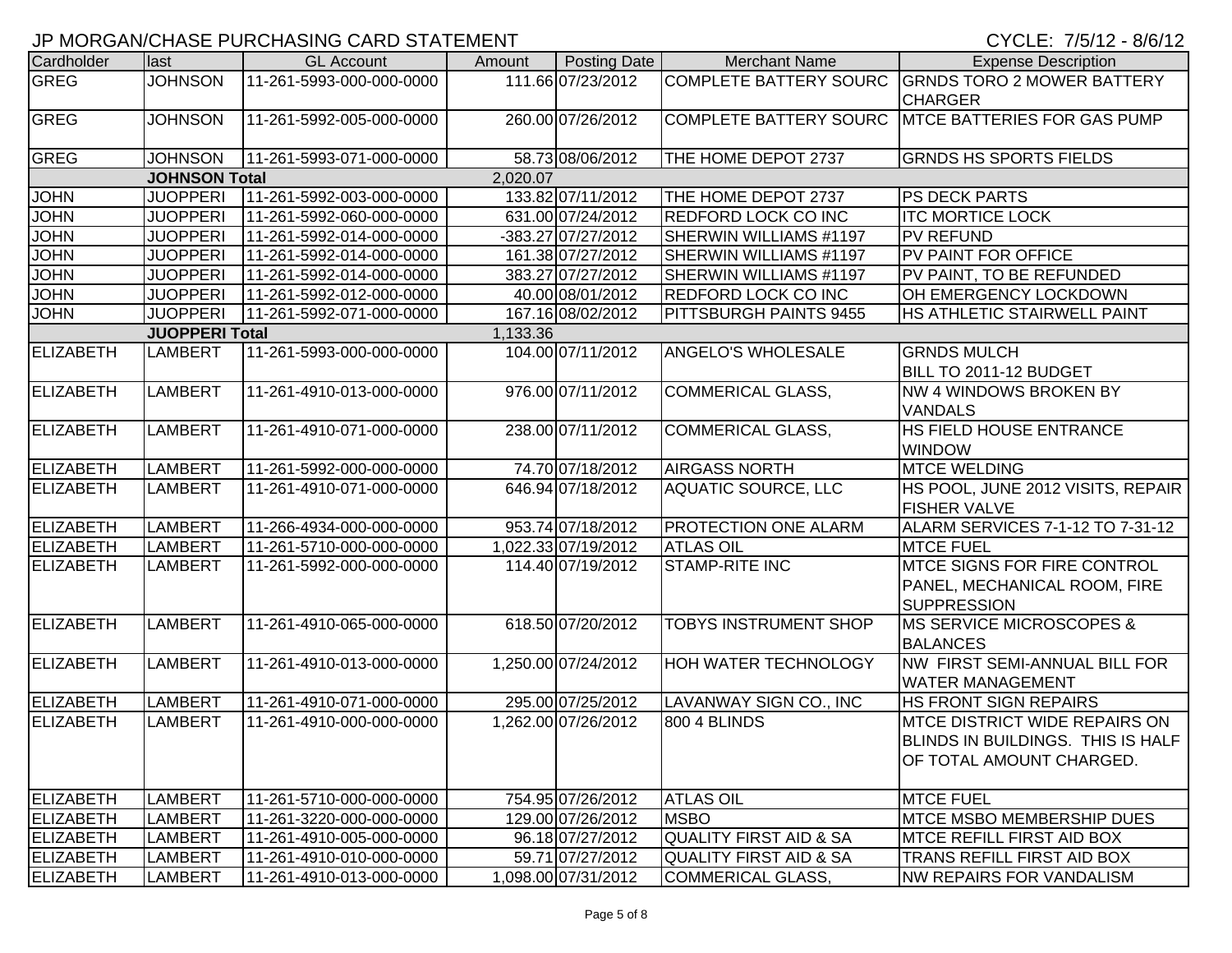|  | CYCLE: 7/5/12 - 8/6/12 |  |  |
|--|------------------------|--|--|
|  |                        |  |  |

|                  |                       | ו וווים וועשמו ומערונט ובעמונט ומערונט וויס און וויס און וויס אזורי וויס וויס און זיס וויס מ |           |                     |                                                 | $U U U L$ . $U U U U U U U$          |
|------------------|-----------------------|----------------------------------------------------------------------------------------------|-----------|---------------------|-------------------------------------------------|--------------------------------------|
| Cardholder       | llast                 | <b>GL Account</b>                                                                            | Amount    | Posting Date        | <b>Merchant Name</b>                            | <b>Expense Description</b>           |
| <b>ELIZABETH</b> | <b>LAMBERT</b>        | 11-261-4910-071-000-0000                                                                     |           | 1,475.00 08/01/2012 | TRUST THERMAL ABATEMEN   HS REMOVAL OF ASBESTOS |                                      |
|                  |                       |                                                                                              |           |                     |                                                 | <b>GASKET MATERIALS</b>              |
|                  | <b>LAMBERT Total</b>  |                                                                                              | 11,168.45 |                     |                                                 |                                      |
| <b>BONNIE</b>    | LOBERT                | 11-283-5910-000-000-0000                                                                     |           | 6.50 07/13/2012     | <b>STAPLES</b><br>00115659                      | <b>OFFICE SUPPLIES IN HR</b>         |
| <b>BONNIE</b>    | LOBERT                | 11-283-7410-000-000-0000                                                                     |           | 115.00 07/19/2012   | <b>MASPA</b>                                    | <b>ANNUAL HR STATE MEMBERSHIP</b>    |
|                  | <b>LOBERT Total</b>   |                                                                                              | 121.50    |                     |                                                 |                                      |
| <b>SAMMY</b>     | <b>LOVIN</b>          | 11-261-5992-060-000-0000                                                                     |           | 74.19 07/06/2012    | <b>BEST BUY</b><br>00015446                     | <b>ITC COMPUTER CORD, REFUND FOR</b> |
|                  |                       |                                                                                              |           |                     |                                                 | TAX SHOWS ON 7/10/12                 |
| <b>SAMMY</b>     | <b>LOVIN</b>          | 11-261-5992-071-000-0000                                                                     |           | 556.02 07/06/2012   | DOWNRIVER REFRIG SUP C                          | <b>HS CHILLER</b>                    |
| <b>SAMMY</b>     | <b>LOVIN</b>          | 11-261-5992-065-000-0000                                                                     |           | 767.11 07/09/2012   | DOWNRIVER REFRIG SUP C                          | <b>MS CHILLERS</b>                   |
| <b>SAMMY</b>     | LOVIN                 | 11-261-5992-055-000-0000                                                                     |           | 92.50 07/10/2012    | <b>CITY ELECTRIC SUPPLY</b>                     | <b>NM5 AC CAFETERIA</b>              |
| <b>SAMMY</b>     | LOVIN                 | 11-261-5992-055-000-0000                                                                     |           | 378.01 07/10/2012   | DOWNRIVER REFRIG SUP C                          | NM5 MOTOR FOR AC CAFETERIA           |
| <b>SAMMY</b>     | LOVIN                 | 11-261-5992-060-000-0000                                                                     |           | $-4.20$ 07/11/2012  | <b>BEST BUY</b><br>00015446                     | REFUND FOR TAX FROM 7/05/12          |
| <b>SAMMY</b>     | <b>LOVIN</b>          | 11-261-5992-000-000-0000                                                                     |           | 109.67 07/12/2012   | <b>WW GRAINGER</b>                              | <b>MTCE UNIVENT CAPACITORS, TEMP</b> |
|                  |                       |                                                                                              |           |                     |                                                 | <b>HEAT GUN</b>                      |
| <b>SAMMY</b>     | <b>LOVIN</b>          | 11-261-5992-055-000-0000                                                                     |           | 147.47 07/17/2012   | DOWNRIVER REFRIG SUP C                          | <b>NM6 UNIVENT CLEANING</b>          |
| <b>SAMMY</b>     | LOVIN                 | 11-261-5992-071-000-0000                                                                     |           | 1,045.87 07/17/2012 | THE TRANE COMPANY                               | <b>HS CHILLER</b>                    |
| <b>SAMMY</b>     | <b>LOVIN</b>          | 11-261-5992-055-000-0000                                                                     |           | 14.31 07/17/2012    | <b>THE TRANE COMPANY</b>                        | <b>NM5 SENSOR</b>                    |
| <b>SAMMY</b>     | <b>LOVIN</b>          | 11-261-5992-055-000-0000                                                                     |           | 76.53 07/19/2012    | DOWNRIVER REFRIG SUP C                          | <b>NM6 UNIVENT CLEANING</b>          |
| <b>SAMMY</b>     | <b>LOVIN</b>          | 11-261-5992-000-000-0000                                                                     |           | 21.57 07/23/2012    | <b>COCHRANE SUPPLY</b>                          | <b>MTCE TOOLS FOR ELECTRICAL</b>     |
|                  |                       |                                                                                              |           |                     |                                                 | <b>SHOOTING</b>                      |
| <b>SAMMY</b>     | LOVIN                 | 11-261-5992-055-000-0000                                                                     |           | 12.61 07/23/2012    | DOWNRIVER REFRIG SUP C                          | <b>NM CLEAN UNIVENTS</b>             |
| <b>SAMMY</b>     | <b>LOVIN</b>          | 11-261-5992-065-000-0000                                                                     |           | 2,112.10 07/24/2012 | <b>HOH WATER TECHNOLOGY</b>                     | MS PRO-KOOL 75                       |
| <b>SAMMY</b>     | <b>LOVIN</b>          | 11-261-5992-000-000-0000                                                                     |           | 119.99 07/25/2012   | FERGUSON ENT# 2000                              | <b>MTCE HACKZALL TOOL</b>            |
| <b>SAMMY</b>     | <b>LOVIN</b>          | 11-261-5992-015-000-0000                                                                     |           | 135.82 07/25/2012   | <b>FERGUSON ENT# 2000</b>                       | DF HEAT CONTROLS                     |
| <b>SAMMY</b>     | <b>LOVIN</b>          | 11-261-5992-055-000-0000                                                                     |           | 154.65 07/26/2012   | FERGUSON ENT# 2000                              | DF VALVE REPAIRS ON HEATING          |
|                  |                       |                                                                                              |           |                     |                                                 | <b>SYSTEM</b>                        |
| <b>SAMMY</b>     | <b>LOVIN</b>          | 11-261-5992-015-000-0000                                                                     |           | 1,227.00 07/27/2012 | <b>COCHRANE SUPPLY</b>                          | DF VAV HEAT CONTROLS                 |
| <b>SAMMY</b>     | LOVIN                 | 11-261-5992-011-000-0000                                                                     |           | 91.39 07/27/2012    | YOUNG SUPPLY CO - BRIG                          | VO A/C PART                          |
| <b>SAMMY</b>     | LOVIN                 | 11-261-3220-000-000-0000                                                                     |           | 1,150.00 07/31/2012 | <b>MICHIGAN PLUMBING &amp; ME</b>               | <b>MTCE - BACKFLOW PREVENTER</b>     |
|                  |                       |                                                                                              |           |                     |                                                 | <b>TESTING SEMINAR FOR SAMMY</b>     |
|                  |                       |                                                                                              |           |                     |                                                 | AUG. 13 TO 17, 2012                  |
| <b>SAMMY</b>     | <b>LOVIN</b>          | 11-261-5992-055-000-0000                                                                     |           | 7.70 08/01/2012     | <b>WW GRAINGER</b>                              | NM6 RM 649 TOOL                      |
| <b>SAMMY</b>     | LOVIN                 | 11-261-5992-071-000-0000                                                                     |           | 39.86 08/02/2012    | <b>CITY ELECTRIC SUPPLY</b>                     | <b>HS WIRE TO MOVE STAT</b>          |
| <b>SAMMY</b>     | <b>LOVIN</b>          | 11-261-5992-055-000-0000                                                                     |           | 11.92 08/02/2012    | <b>WW GRAINGER</b>                              | NM6 RM 649 TOOL                      |
| <b>SAMMY</b>     | <b>LOVIN</b>          | 11-261-5992-055-000-0000                                                                     |           | 1,849.77 08/03/2012 | <b>THE TRANE COMPANY</b>                        | NM6 RM 649 BLOWER ASSEMBLY           |
| <b>SAMMY</b>     | LOVIN                 | 11-261-5992-055-000-0000                                                                     |           | 5.32 08/06/2012     | DOWNRIVER REFRIG SUP C                          | NM6 RM 649 A/C UNIT                  |
| <b>SAMMY</b>     | <b>LOVIN</b>          | 11-261-5992-005-000-0000                                                                     |           | 13.30 08/06/2012    | <b>WW GRAINGER</b>                              | <b>MTCE FLASHLIGHT</b>               |
|                  | <b>LOVIN Total</b>    |                                                                                              | 10,210.48 |                     |                                                 |                                      |
| <b>STEVEN</b>    |                       | MATTHEWS   11-232-3220-000-000-0000                                                          |           | 704.00 07/18/2012   | <b>AMERICAN ASSOC OF SCHO</b>                   | <b>AASA CONFERENCE</b>               |
| <b>STEVEN</b>    |                       | MATTHEWS   11-232-3220-000-000-0000                                                          |           | 275.00 07/18/2012   | MI ASSOC OF SCHOOL ADM                          | <b>MASA CONFERENCE</b>               |
|                  | <b>MATTHEWS Total</b> |                                                                                              | 979.00    |                     |                                                 |                                      |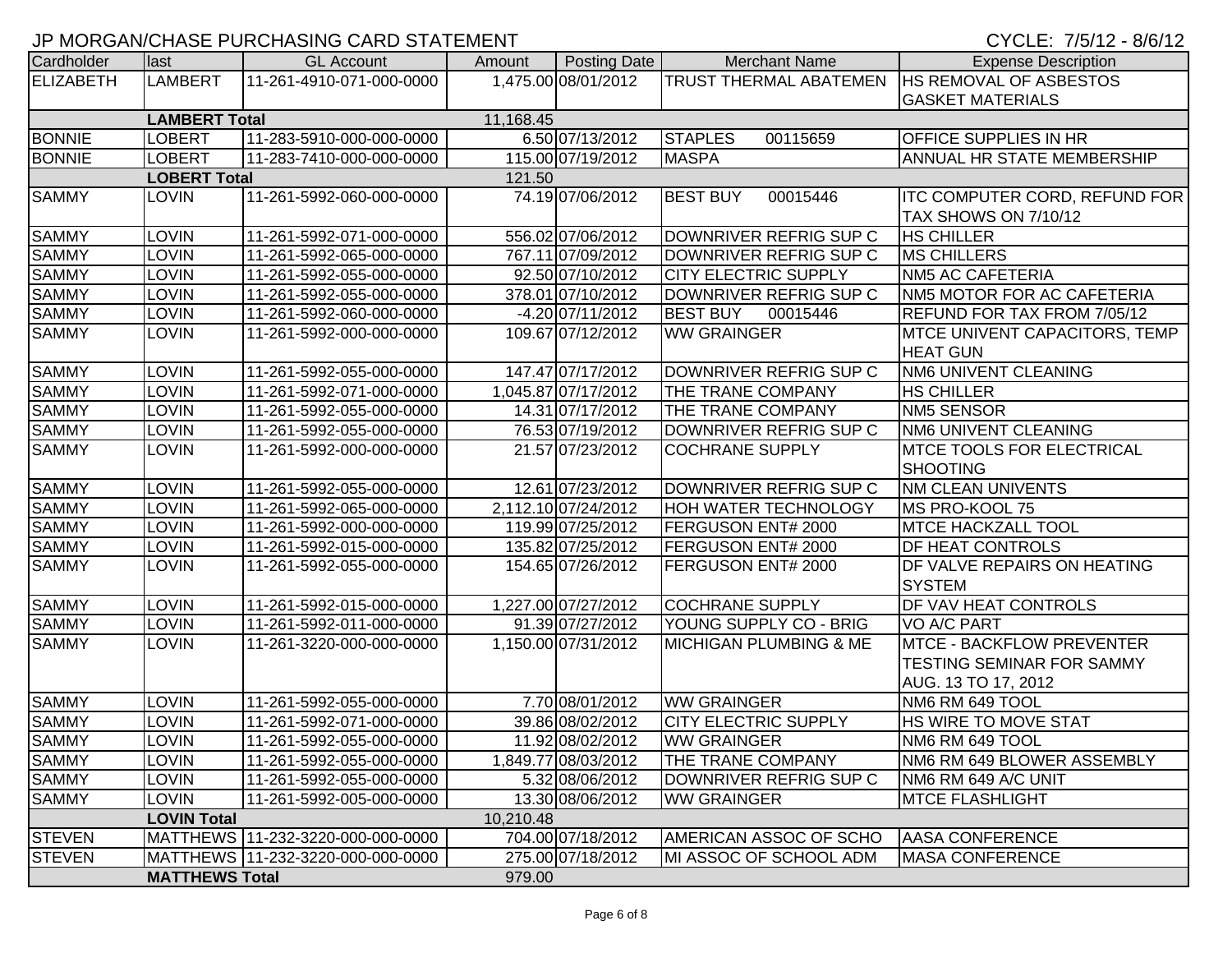## JP MORGAN/CHASE PURCHASING CARD STATEMENT CHARGES AND CONSIDER THE CYCLE: 7/5/12 - 8/6/12

| Cardholder       | llast                  | <b>GL Account</b>                    | Amount   | Posting Date      | <b>Merchant Name</b>          | <b>Expense Description</b>                        |
|------------------|------------------------|--------------------------------------|----------|-------------------|-------------------------------|---------------------------------------------------|
| <b>DONALD</b>    | <b>MITCHELL</b>        | 62-431-6191-071-000-0000             |          | 67.46 07/25/2012  | RADIOSHACK COR00163634        | <b>SUPPLIES</b>                                   |
|                  | <b>MITCHELL Total</b>  |                                      | 67.46    |                   |                               |                                                   |
| <b>GAIL</b>      | <b>OCONNOR</b>         | 11-351-4910-000-953-0000             |          | 106.30 07/13/2012 | JOANN ETC #1933               | SUMMER CARE SEWING PROJECT                        |
| <b>GAIL</b>      | <b>OCONNOR</b>         | 11-351-5110-000-953-0000             |          | 125.70 07/23/2012 | ORIENTAL TRADING CO           | SUMMER CARE CRAFT SUPPLIES                        |
| <b>GAIL</b>      | <b>OCONNOR</b>         | 111-351-4910-000-953-0000            |          | 81.34 07/30/2012  | JOANN ETC #1933               | SUMMCER CARE SEWING                               |
|                  |                        |                                      |          |                   |                               | <b>CLASS/PROJECT SUPPLIES</b>                     |
|                  | <b>OCONNOR Total</b>   |                                      | 313.34   |                   |                               |                                                   |
| <b>JUDY</b>      | PAHL                   | 11-351-5110-000-953-0000             |          | -14.78 07/09/2012 | <b>TARGET</b><br>00014654     | <b>SUMMER CARE CREDIT</b>                         |
| <b>JUDY</b>      | PAHL                   | 11-351-5110-000-953-0000             |          | 14.78 07/09/2012  | <b>TARGET</b><br>00014654     | <b>SUMMER CARE</b>                                |
| <b>JUDY</b>      | PAHL                   | 11-351-5110-000-953-0000             |          | 13.94 07/09/2012  | <b>TARGET</b><br>00014654     | BATTERIES FOR SUMMER CARE                         |
| <b>JUDY</b>      | <b>PAHL</b>            | 11-351-4910-000-953-0000             |          | 856.00 07/12/2012 | <b>CJ BARRYMORES SERVICE</b>  | SUMMER CARE FIELD TRIP ADM.                       |
| <b>JUDY</b>      | PAHL                   | 11-351-4910-000-953-0000             |          | 402.00 07/16/2012 | <b>CHRIS CAKES</b>            | <b>SUMMER CARE</b>                                |
| <b>JUDY</b>      | PAHL                   | 11-351-5110-000-953-0000             |          | 33.32 07/17/2012  | MICHAELS #3744                | <b>SUMMER CRAFT SUPPLIES</b>                      |
| <b>JUDY</b>      | PAHL                   | 11-351-5110-000-953-0000             |          | 43.13 07/18/2012  | <b>PARTY AMERICA</b>          | SUMMER CARE SUPPLIES FOR                          |
|                  |                        |                                      |          |                   |                               | <b>THEME DAY</b>                                  |
| <b>JUDY</b>      | PAHL                   | 11-351-5610-000-953-0000             |          | 12.33 07/19/2012  | GFS MKTPLC #0174              | <b>SUMMER CARE SUPPLIES</b>                       |
| <b>JUDY</b>      | PAHL                   | 11-351-5610-000-953-0000             |          | 44.11 07/19/2012  | GFS MKTPLC #0174              | <b>SUMMER CARE SUPPLIES</b>                       |
| <b>JUDY</b>      | PAHL                   | 11-351-5610-000-953-0000             |          | 16.60 07/19/2012  | MEIJER INC #122 Q01           | SUMMER CARE SUPPLIES FOR                          |
|                  |                        |                                      |          |                   |                               | <b>THEME DAY</b>                                  |
| <b>JUDY</b>      | <b>PAHL</b>            | 11-351-4910-000-953-0000             |          | 342.00 07/20/2012 | <b>HCMA KENSINGTON PRK OF</b> | <b>SUMMER FIELD TRIP</b>                          |
| <b>JUDY</b>      | PAHL                   | 11-351-5110-000-953-0000             |          | 207.48 07/23/2012 | ORIENTAL TRADING CO           | SUMMER CARE CRAFTS FOR 1ST GR                     |
|                  |                        |                                      |          |                   |                               |                                                   |
| <b>JUDY</b>      | PAHL                   | 11-351-4910-000-953-0000             |          | 250.00 07/25/2012 | AMERICAN ALLSTARS ATHL        | SUMMER CARE FIELD TRIP ADM                        |
| <b>JUDY</b>      | PAHL                   | 11-351-4910-000-953-0000             |          | 952.00 07/26/2012 | <b>RED OAKS WATERPARK OC</b>  | SUMMER CARE FIELD TRIP ADM                        |
| <b>JUDY</b>      | PAHL                   | 11-351-4910-000-953-0000             |          | 735.00 08/02/2012 |                               | HCMA LOWER HURONPRK OF SUMMER CARE FIELD TRIP ADM |
|                  |                        |                                      |          |                   |                               |                                                   |
| <b>JUDY</b>      | PAHL                   | 11-351-5110-000-953-0000             |          | 29.97 08/02/2012  | <b>RAISING SMALL SOULS</b>    | <b>CARE /PS PERIODICALS</b>                       |
|                  | <b>PAHL Total</b>      |                                      | 3,937.88 |                   |                               |                                                   |
| <b>PAMELA</b>    | QUITIQUIT              | 11-241-5990-012-000-0000             |          | 83.80 07/19/2012  | SHERWIN WILLIAMS #1442        | <b>PAINT</b>                                      |
|                  | <b>QUITIQUIT Total</b> |                                      | 83.80    |                   |                               |                                                   |
| <b>STEPHANIE</b> | <b>SCHRINER</b>        | 62-431-6770-065-000-0000             |          | 98.69 07/23/2012  | OFFICE DEPOT #330             | LUNCH FOR INTERVIEW TEAM FOR                      |
|                  |                        |                                      |          |                   |                               | <b>ELA</b>                                        |
| STEPHANIE        | <b>SCHRINER</b>        | 11-241-5910-065-000-0000             |          | 45.93 08/02/2012  | PANERA BREAD #1135            | <b>OFFICE SUPPLIES</b>                            |
|                  | <b>SCHRINER Total</b>  |                                      | 144.62   |                   |                               |                                                   |
| <b>CAROL</b>     | <b>SPRYS</b>           | 62-431-6104-061-000-0000             |          | 64.52 08/02/2012  | SAMSCLUB #6657                | <b>SODA AND WATER FOR ATHLETICS</b>               |
|                  |                        |                                      |          |                   |                               |                                                   |
|                  |                        |                                      |          |                   |                               | <b>OFFICE-COACHES MEETINGS</b>                    |
|                  | <b>SPRYS Total</b>     |                                      | 64.52    |                   |                               |                                                   |
| <b>CYNTHIA</b>   |                        | VALENTINE 11-271-4910-000-000-0000   |          | 105.00 07/25/2012 | OAKLAND SCHOOLS-RC INT        | <b>STATE MANDATED CONTINUING ED</b>               |
| <b>CYNTHIA</b>   |                        | VALENTINE   11-271-4910-000-000-0000 |          | 45.00 07/25/2012  | OAKLAND SCHOOLS-RC INT        | <b>STATE MANDATED CONTINUING ED</b>               |
| <b>CYNTHIA</b>   |                        | VALENTINE 11-271-4910-000-000-0000   |          | 285.00 07/25/2012 | OAKLAND SCHOOLS-RC INT        | <b>STATE MANDATED CONTINUING ED</b>               |
| <b>CYNTHIA</b>   |                        | VALENTINE 11-271-4910-000-000-0000   |          | 15.00 07/30/2012  | OAKLAND SCHOOLS-RC INT        | STATE MANDATED CONTINUING ED                      |